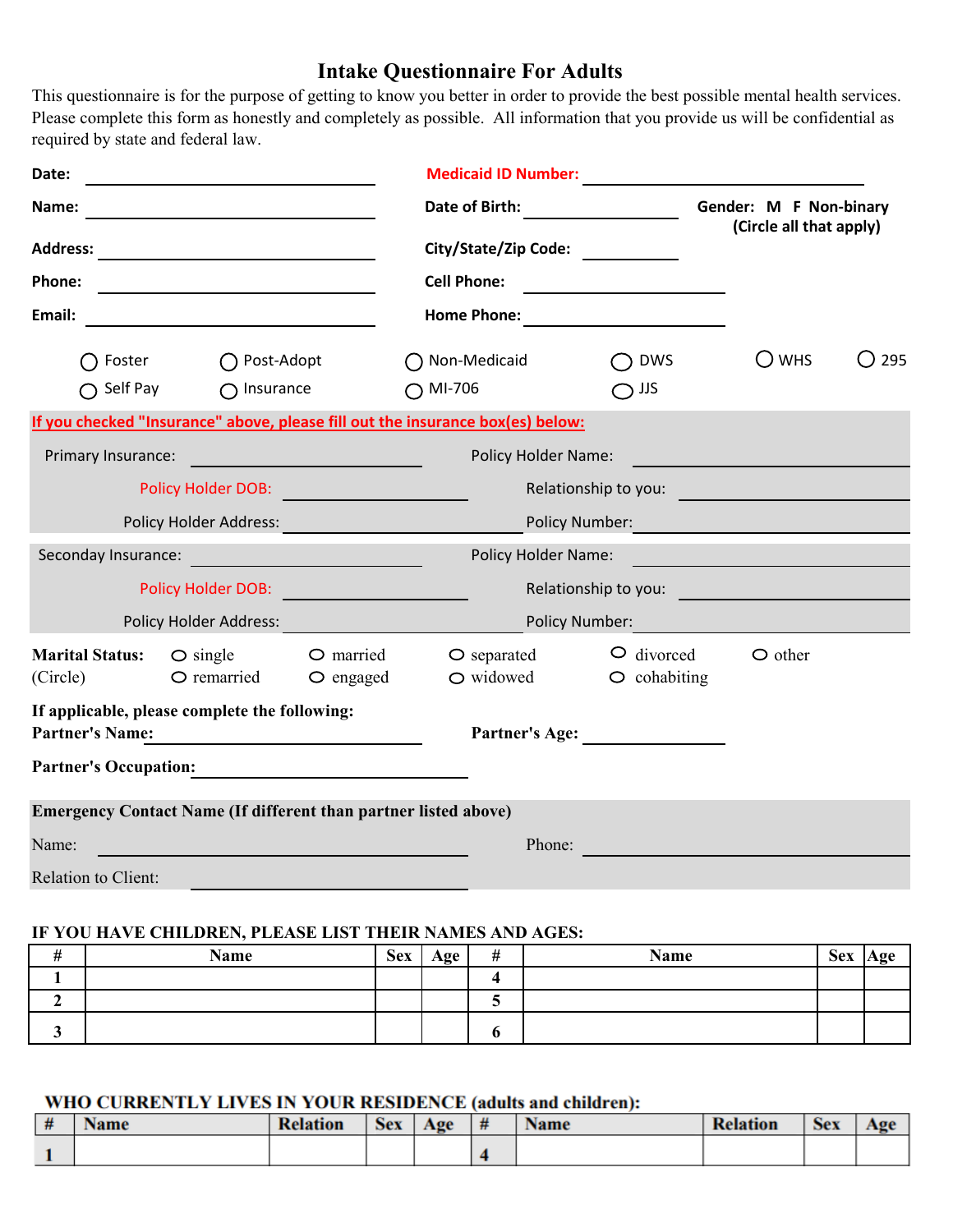| $\mathbf{2}$                                                                                                                                                                                                                                                                          |                                                                  | 5                                                               |                                                                |                                           |  |  |
|---------------------------------------------------------------------------------------------------------------------------------------------------------------------------------------------------------------------------------------------------------------------------------------|------------------------------------------------------------------|-----------------------------------------------------------------|----------------------------------------------------------------|-------------------------------------------|--|--|
| 3                                                                                                                                                                                                                                                                                     |                                                                  | 6                                                               |                                                                |                                           |  |  |
| In your own words, describe the current problems as you see them:                                                                                                                                                                                                                     |                                                                  |                                                                 |                                                                |                                           |  |  |
| How long has this been going on?                                                                                                                                                                                                                                                      |                                                                  |                                                                 |                                                                |                                           |  |  |
|                                                                                                                                                                                                                                                                                       |                                                                  |                                                                 |                                                                |                                           |  |  |
| What made you come in at this time?                                                                                                                                                                                                                                                   |                                                                  |                                                                 |                                                                |                                           |  |  |
|                                                                                                                                                                                                                                                                                       |                                                                  |                                                                 |                                                                |                                           |  |  |
|                                                                                                                                                                                                                                                                                       | What do you hope to gain from this evaluation and/or counseling? |                                                                 |                                                                |                                           |  |  |
|                                                                                                                                                                                                                                                                                       |                                                                  |                                                                 |                                                                |                                           |  |  |
| If you had difficulties in the past, what have you done to cope? Was it helpful?                                                                                                                                                                                                      |                                                                  |                                                                 |                                                                |                                           |  |  |
|                                                                                                                                                                                                                                                                                       |                                                                  |                                                                 |                                                                |                                           |  |  |
| <b>Symptoms</b><br>Please check any sypmtoms or experiences that you have had in the last month<br>Difficulty falling asleep<br>Difficulty getting out of bed<br>Average hours of sleep per night:                                                                                    |                                                                  |                                                                 | Difficulty staying asleep<br>Not feeling rested in the morning |                                           |  |  |
| Persistent loss of interest in previously enjoyed activities<br>Withdrawing from other people<br>Depressed Mood<br>Rapid mood changes<br>Anxiety<br>Frequent feelings of guilt<br>Difficulty leaving your home<br>Fear of certain objects or situations (i.e., flying, heights, bugs) |                                                                  |                                                                 | Describe:                                                      |                                           |  |  |
| Repetitive behaviors or mental acts (i.e., counting, checking doors, washing hands)<br>Outbursts of anger                                                                                                                                                                             |                                                                  |                                                                 |                                                                |                                           |  |  |
| Worthlessness<br>Sadness<br>Fear                                                                                                                                                                                                                                                      |                                                                  | Hopelessness<br>Helplessness                                    |                                                                | Feeling or acting like a different person |  |  |
| Changes in eating/appetite<br>Eating more<br>Voluntary vomiting<br>Excessive exercise to avoid weight gain<br>Are you trying to lose weight?<br>Weight gain:<br><b>lbs</b>                                                                                                            |                                                                  | Eating less<br>Use of laxatives<br>Binge eating<br>Weight loss: | <b>lbs</b>                                                     |                                           |  |  |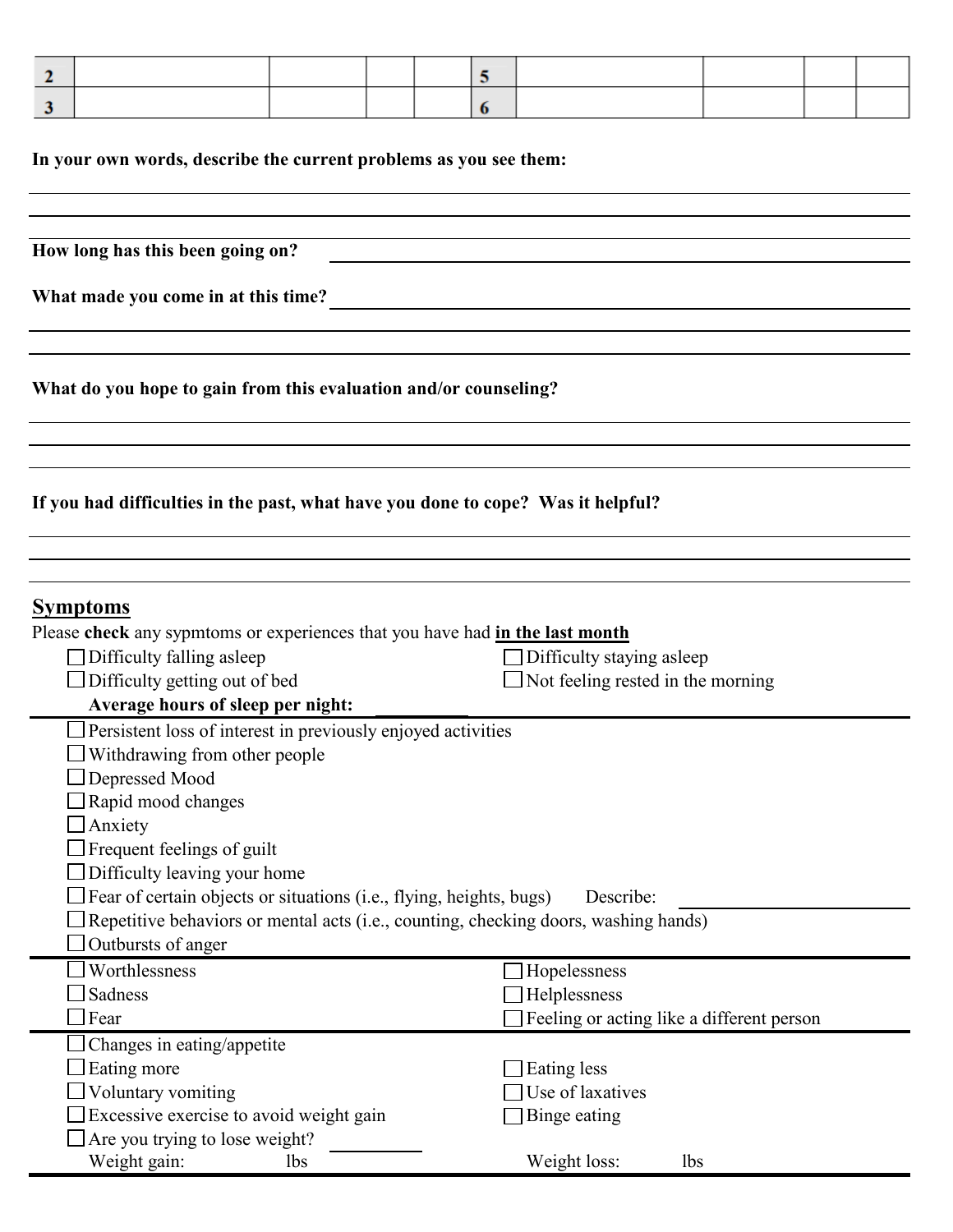| Difficulty catching your breath                                                                                                                                                     |                                            | Increased muscle tension                                                        |                                                    |  |  |
|-------------------------------------------------------------------------------------------------------------------------------------------------------------------------------------|--------------------------------------------|---------------------------------------------------------------------------------|----------------------------------------------------|--|--|
| Unusual sweating                                                                                                                                                                    |                                            | Easily started, feeling "jumpy"                                                 |                                                    |  |  |
| Increased energy                                                                                                                                                                    |                                            | Decreased energy                                                                |                                                    |  |  |
| Tremor                                                                                                                                                                              |                                            | <b>Dizziness</b>                                                                |                                                    |  |  |
| Frequent worry                                                                                                                                                                      |                                            | Physical sensations others don't have                                           |                                                    |  |  |
| Racing thoughts                                                                                                                                                                     |                                            | Intrusive memories                                                              |                                                    |  |  |
| Difficulty concentrating or thinking                                                                                                                                                |                                            | Large gaps in memroy                                                            |                                                    |  |  |
| Flashbacks                                                                                                                                                                          |                                            | Nightmares                                                                      |                                                    |  |  |
| Thoughts about harming or killing yourself                                                                                                                                          |                                            |                                                                                 | Thoughts about harming or killing someone else     |  |  |
|                                                                                                                                                                                     |                                            | Feeling as if you were outside yourself, detached, observing what you are doing |                                                    |  |  |
| Feeling puzzled as to what is real and unreal                                                                                                                                       |                                            |                                                                                 |                                                    |  |  |
| Persisten, repetitive, intrusive thoughts, impulses, or images                                                                                                                      |                                            |                                                                                 |                                                    |  |  |
| Unusual visual experiences such as flashes of light, shadows                                                                                                                        |                                            |                                                                                 |                                                    |  |  |
| Hear voices when no one is present                                                                                                                                                  |                                            |                                                                                 |                                                    |  |  |
| Feeling that your thouths are controlled or placed in your mind                                                                                                                     |                                            |                                                                                 |                                                    |  |  |
| Feeling that the television or the radio is communicatiing with you                                                                                                                 |                                            |                                                                                 |                                                    |  |  |
| Difficulty problem solving                                                                                                                                                          |                                            | Difficulty meeting role expectations                                            |                                                    |  |  |
| Dependency on others                                                                                                                                                                |                                            |                                                                                 | Manipulation of others to fulfill your own desires |  |  |
| Inappropriate expression of anger                                                                                                                                                   |                                            | Self-mutiliation/cutting                                                        |                                                    |  |  |
| Difficulty or inability to say "no" to others                                                                                                                                       |                                            | Ineffective communication                                                       |                                                    |  |  |
| Sense of lack of control                                                                                                                                                            |                                            | Decreased ability to handle stress                                              |                                                    |  |  |
| Abusive relationship                                                                                                                                                                |                                            | Difficulty expressing emotions                                                  |                                                    |  |  |
| Concerns about your sexuality                                                                                                                                                       |                                            |                                                                                 |                                                    |  |  |
| <b>Sexual Orientation:</b><br>Please describe any other symptoms or experiences you have had problems with:                                                                         | Heterosexual<br>$\Box$ I prefer not to say | Homosexual<br><b>Bisexual</b>                                                   | Other                                              |  |  |
|                                                                                                                                                                                     |                                            |                                                                                 |                                                    |  |  |
|                                                                                                                                                                                     |                                            |                                                                                 |                                                    |  |  |
| Have you seen a counselor, psychologist, psychiatrist or other mental health professional before?<br>$\Box$ No<br>$\Box$ Yes<br>If so:<br>Name of Therapist:<br>Dates of Treatment: |                                            |                                                                                 |                                                    |  |  |
|                                                                                                                                                                                     |                                            |                                                                                 |                                                    |  |  |
| Reason for seeking help:                                                                                                                                                            |                                            |                                                                                 |                                                    |  |  |
| Are you CURRENTLY taking PSYCHIATRIC medication?                                                                                                                                    |                                            | $\Box$ No                                                                       | $\Box$ Yes<br>If YES, please list:                 |  |  |
| <b>Medication</b>                                                                                                                                                                   | <b>Dosage</b>                              | Been taking it how long?                                                        | Has it been helpful?                               |  |  |
|                                                                                                                                                                                     |                                            |                                                                                 |                                                    |  |  |
|                                                                                                                                                                                     |                                            |                                                                                 |                                                    |  |  |
|                                                                                                                                                                                     |                                            |                                                                                 |                                                    |  |  |
|                                                                                                                                                                                     |                                            |                                                                                 |                                                    |  |  |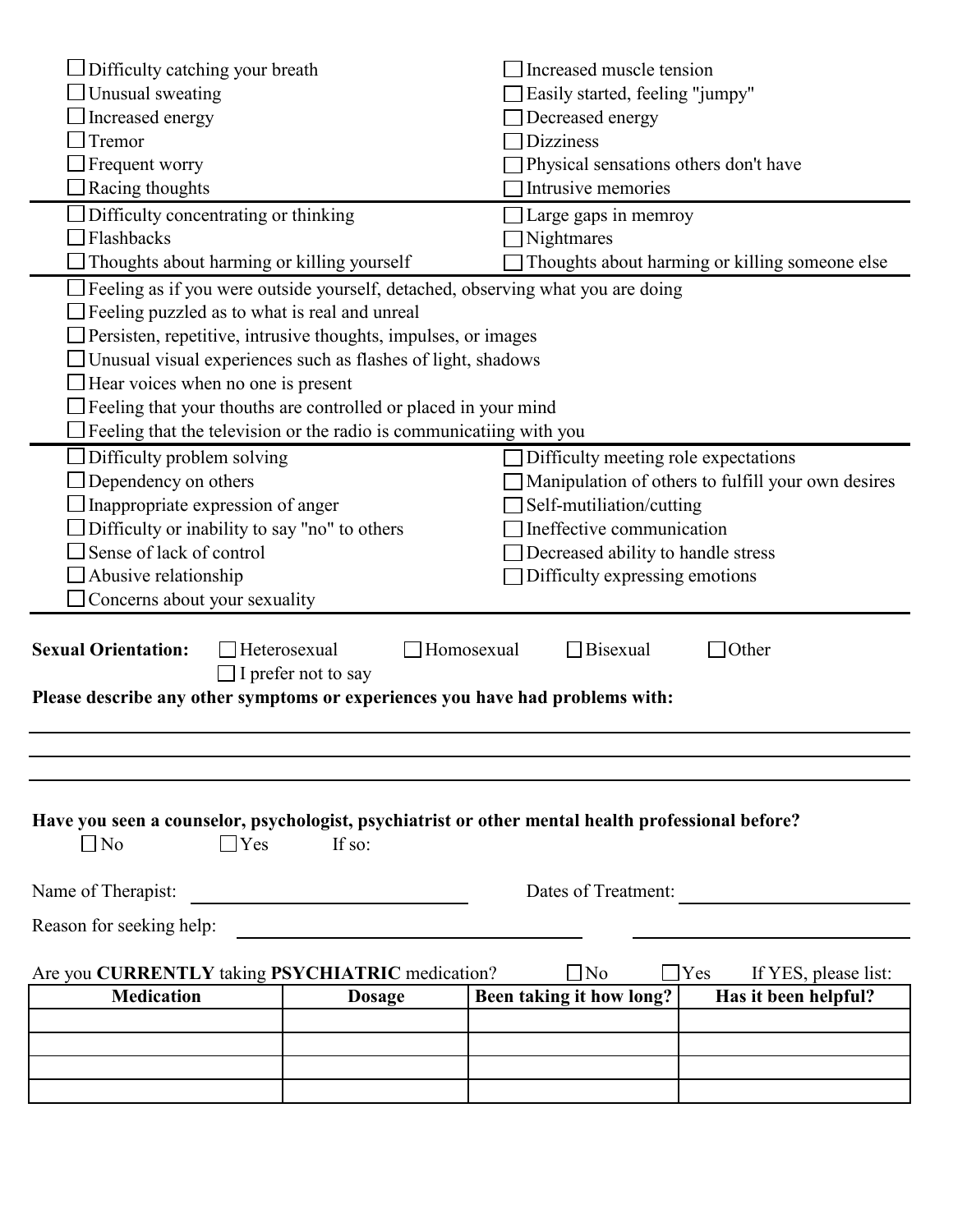| Are you CURRENTLY taking NON-PSYCHIATRIC medication?                                                                                                                                                                                                                                                                                   |               | $\Box$ No<br>$\Box$ Yes             | If YES, please list:               |
|----------------------------------------------------------------------------------------------------------------------------------------------------------------------------------------------------------------------------------------------------------------------------------------------------------------------------------------|---------------|-------------------------------------|------------------------------------|
| <b>Medication</b>                                                                                                                                                                                                                                                                                                                      | <b>Dosage</b> | Been taking it how long?            | Has it been helpful?               |
|                                                                                                                                                                                                                                                                                                                                        |               |                                     |                                    |
|                                                                                                                                                                                                                                                                                                                                        |               |                                     |                                    |
|                                                                                                                                                                                                                                                                                                                                        |               |                                     |                                    |
| Have you been on PSYCHIATRIC medication in the past?                                                                                                                                                                                                                                                                                   |               | $\neg$ No                           | $\Box$ Yes<br>If YES, please list: |
| <b>Medication</b>                                                                                                                                                                                                                                                                                                                      | <b>Dosage</b> | First/last time you took it         | <b>Effect of Medicaton</b>         |
|                                                                                                                                                                                                                                                                                                                                        |               |                                     |                                    |
|                                                                                                                                                                                                                                                                                                                                        |               |                                     |                                    |
|                                                                                                                                                                                                                                                                                                                                        |               |                                     |                                    |
|                                                                                                                                                                                                                                                                                                                                        |               |                                     |                                    |
| Have you been hospitalized for psychiatric reasons?<br>Hospital                                                                                                                                                                                                                                                                        | <b>Dates</b>  | $\Box$ No<br>Yes                    | If YES, please list:<br>Reason     |
|                                                                                                                                                                                                                                                                                                                                        |               |                                     |                                    |
|                                                                                                                                                                                                                                                                                                                                        |               |                                     |                                    |
|                                                                                                                                                                                                                                                                                                                                        | $\Box$ No     | $\Box$ Yes<br>If YES, describe:     |                                    |
|                                                                                                                                                                                                                                                                                                                                        |               |                                     |                                    |
|                                                                                                                                                                                                                                                                                                                                        |               |                                     |                                    |
|                                                                                                                                                                                                                                                                                                                                        |               |                                     |                                    |
|                                                                                                                                                                                                                                                                                                                                        |               |                                     |                                    |
|                                                                                                                                                                                                                                                                                                                                        |               |                                     |                                    |
|                                                                                                                                                                                                                                                                                                                                        |               |                                     |                                    |
|                                                                                                                                                                                                                                                                                                                                        |               | $\Box$ No                           | $\Box$ Yes                         |
|                                                                                                                                                                                                                                                                                                                                        |               |                                     |                                    |
|                                                                                                                                                                                                                                                                                                                                        |               |                                     |                                    |
|                                                                                                                                                                                                                                                                                                                                        |               |                                     |                                    |
|                                                                                                                                                                                                                                                                                                                                        |               |                                     |                                    |
|                                                                                                                                                                                                                                                                                                                                        |               |                                     |                                    |
|                                                                                                                                                                                                                                                                                                                                        |               |                                     |                                    |
|                                                                                                                                                                                                                                                                                                                                        |               |                                     |                                    |
|                                                                                                                                                                                                                                                                                                                                        |               | Cause of death:<br>Deceased         |                                    |
| Age:                                                                                                                                                                                                                                                                                                                                   | $\Box$ Living | YOUR age at time of his death:      |                                    |
|                                                                                                                                                                                                                                                                                                                                        |               | Health:                             |                                    |
| Have you ever attempted suicide?<br><b>MEDICAL HISTORY</b><br>Are you <b>CURRENTLY</b> under treatment for any medical condition(s)?<br>List any PRIOR illnesses, operations, and accidents:<br><b>FAMILY HISTORY</b><br><b>Father:</b><br>If deceased, HIS age at time of his death:<br>Occupation:<br>Frequency of contact with him: |               | Are you/Have you been close to him? |                                    |
|                                                                                                                                                                                                                                                                                                                                        |               | Deceased<br>Cause of death:         |                                    |
| Age:                                                                                                                                                                                                                                                                                                                                   | $\Box$ Living | YOUR age at time of her death:      |                                    |
| Mother:<br>If deceased, HER age at time of her death:<br>Occupation:                                                                                                                                                                                                                                                                   |               | Health:                             | If YES, please list:               |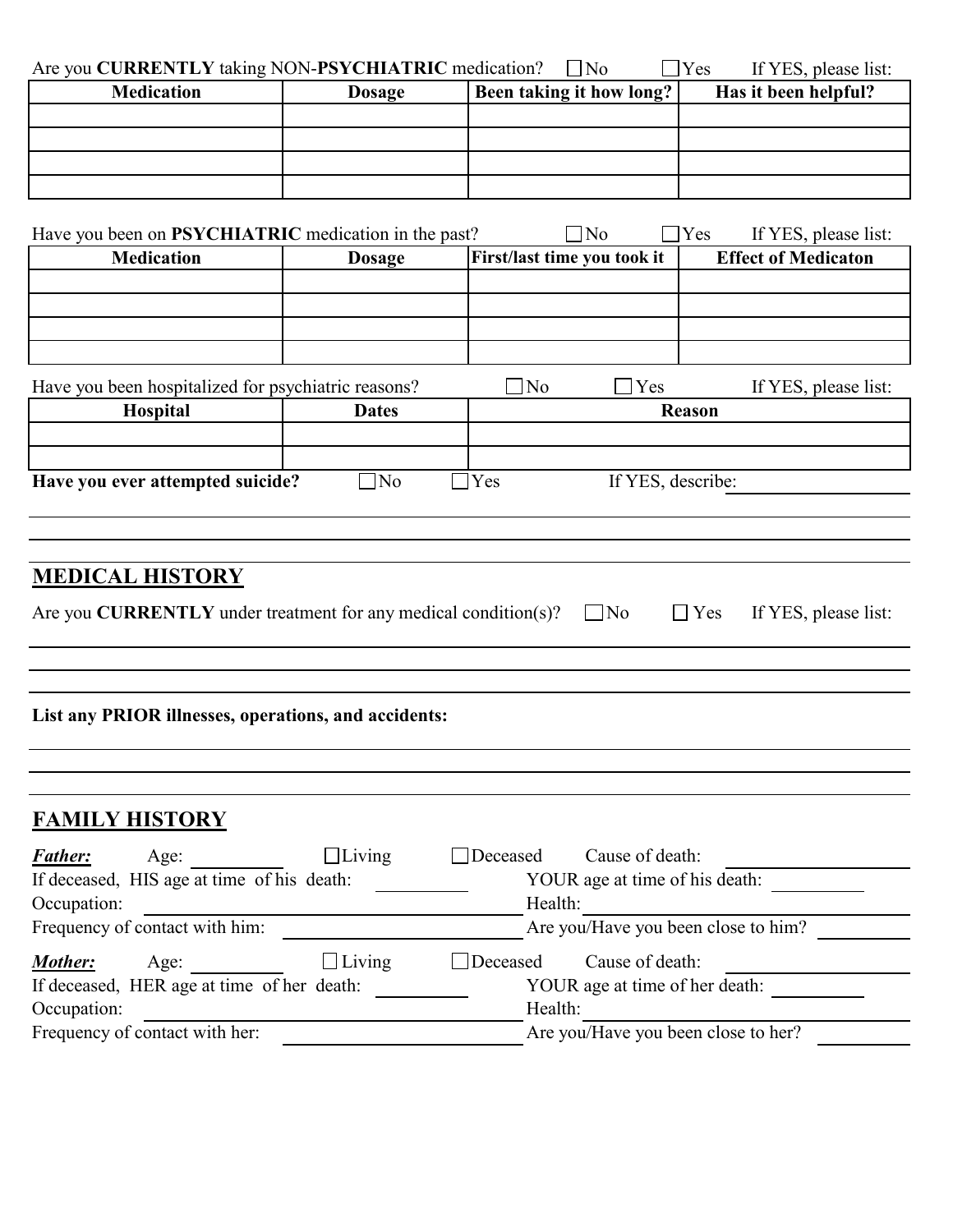#### *Brothers and Sisters*

| <b>Name</b>                                                                                                     | Gender | Age | <b>Whereabouts</b> |                | Are you close to him/her? |
|-----------------------------------------------------------------------------------------------------------------|--------|-----|--------------------|----------------|---------------------------|
|                                                                                                                 |        |     |                    | N <sub>0</sub> | Yes                       |
|                                                                                                                 |        |     |                    | N <sub>0</sub> | Yes                       |
|                                                                                                                 |        |     |                    | N <sub>0</sub> | Yes                       |
|                                                                                                                 |        |     |                    | N <sub>0</sub> | Yes                       |
|                                                                                                                 |        |     |                    | N <sub>0</sub> | Yes                       |
|                                                                                                                 |        |     |                    | N <sub>0</sub> | Yes                       |
| During your childhood, did you live any significant period of time with anyone other than your natural parents? |        |     |                    |                |                           |
| $\Box$ Yes If so, please give the person's name and relationship to you:<br>$\Box$ No                           |        |     |                    |                |                           |

Name: Relationship to you:

### **Please place a check mark in the appropriate box if these are or have been present in your relatives.**

|                         | <b>Brothers</b> | <b>Sisters</b> | <b>Father</b> | <b>Mother</b> | <b>Uncle/Aunt</b> | <b>Grandparents</b> |
|-------------------------|-----------------|----------------|---------------|---------------|-------------------|---------------------|
| Nervous Problems        |                 |                |               |               |                   |                     |
| <b>Depression</b>       |                 |                |               |               |                   |                     |
| <b>Hyperactivity</b>    |                 |                |               |               |                   |                     |
| <b>Counseling</b>       |                 |                |               |               |                   |                     |
| Psychiatric             |                 |                |               |               |                   |                     |
| Hospitalization         |                 |                |               |               |                   |                     |
| <b>Suicide Attempt</b>  |                 |                |               |               |                   |                     |
| <b>Death by Suicide</b> |                 |                |               |               |                   |                     |
| <b>Drinking Problem</b> |                 |                |               |               |                   |                     |

### **SOCIAL HISTORY**

#### *Past Marital History*

| Have you been married previously?                                                          | If Yes, please describe:         |
|--------------------------------------------------------------------------------------------|----------------------------------|
| When?<br>How long?                                                                         |                                  |
| How long?<br>When?                                                                         |                                  |
| <b>Education</b>                                                                           |                                  |
| Highest grade level completed:                                                             |                                  |
| Highest degree obtained, if applicable:                                                    |                                  |
| Have you had any disciplinary problems in school?<br>If yes, please explain:               |                                  |
| Were you considered hyperactive/ADHD in school?<br>If yes, were/are you on any medication? | If so, which medication?         |
| What kind of grades did you get in school?                                                 |                                  |
| Have you served in the military?                                                           | If Yes, please describe briefly: |
| What type of discharge (separation) did you get?                                           |                                  |
| <b>Employment</b><br>Are you currently employed?                                           | If yes, employer's name:         |